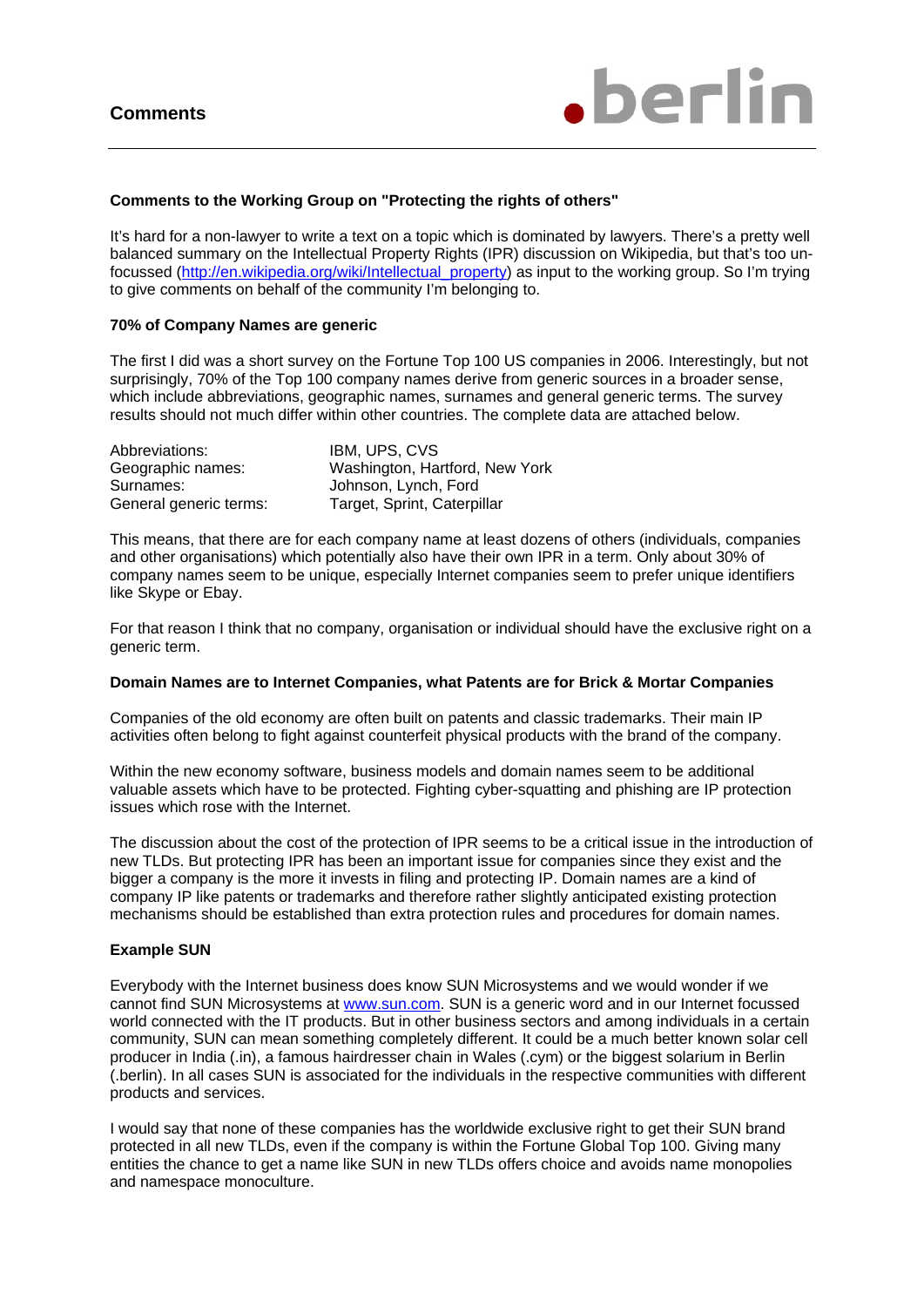

### **Example METRO**

The German METRO group is the fifth biggest company in terms of sales in Germany. METRO has established a very questionable way of protecting the METRO brand. One thing is to file METRO as a trademark in all (!) trademark classes in as many countries as possible. The other thing is how the METRO group is defending its trademark.

Some years ago the METRO group even sued the Paris METRO tube to change their name, also the public transport authorities in Berlin, Munich and Hamburg and other cities have be sued for naming their transport vehicles for instance Metronom, Metrobus or Metroexpress. METRO lost most cases, but is clearly shows how aggressive and money driven law enforcement can be even for a very generic term.

Giving METRO exclusively to the METRO group would mean that we have to be prepared to erase this word in all our conversation, texts and even the dictionaries. No one wants this!

#### **The "No Cost Rights-Protection model" will not work**

Reserving thousands of company names pre-emptive on a no-cost basis within new TLDs would not only damage the Internet business, especially that one of registries and registrars. It is also counterproductive in building choice, diversity and competition by new TLDs and would prevent manifold the number of businesses and individuals to get their own identity.

### **Solutions**

An international organisation which is charge of protecting IP of companies was proposed. How should such a company IP register be build? If companies would found such an organization for protecting their IP in new TLDs, the same issues would come up like in the TLDs Sunrise. Like: who should decides which SUN brand from which company has priority? Which organizations should be eligible to protect a brand, from with countries, etc.?

When at the end of the day "first come – first served" decides, no advantage over a classic Sunrise period would be the result. If money decides, may be in form of an auction, companies in less developed countries or poor communities would have no chance. Especially when generic terms like apple, orange, target, windows, delphi, shell, magic, fox, blue, marathon, cairo, york, boss, pinnacle (by the way, the list is endless), are subject to an auction. Even the artificially appearing name Yahoo derives from Gulliver's Travels, where a Yahoo is an inhabitant of a country called Houyhnhnm.

But in any case the key principles of the Internet choice, diversity and competition would loose.

For me the initial solution is still a Sunrise phase based on a "first come - first served" principle and with robust policies and guidelines. We've seen, within the last TLD launches (.travel, .jobs, .eu, .cat and in the near future .asia), more or less efficient ways to deal with IPR. But in the future, with many new TLD coming up, we additionally will need even more advanced procedures for notice and take down of IPR infringement than we had in the past. Especially regional sponsored TLDs might develop a best practice how to handle this efficiently based on local legislation. dotBERLIN is already working with legal experts on this topic.

By Dirk Krischenowski, Founder and CEO dotBERLIN GmbH & Co. KG Marina del Rey, 23 February, 2007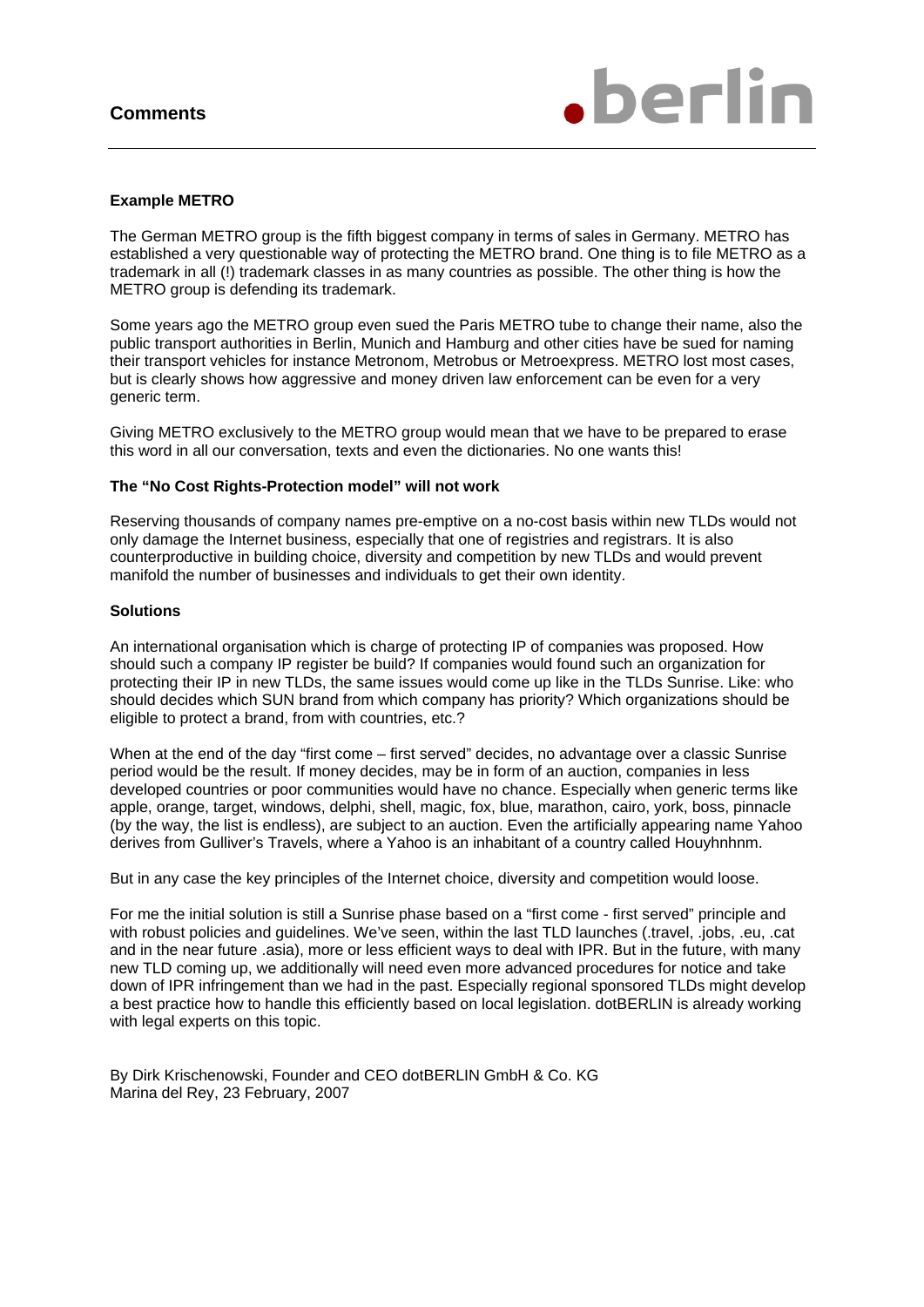

# **Fortune 100 (2006)**

## **Analysis of origins of company names**

| No.             | Company name (abbreviation)   | <b>Generic</b>     | <b>Surname</b>     | Geographic  | <b>Abbreviation</b> | <b>Artificial</b>  |
|-----------------|-------------------------------|--------------------|--------------------|-------------|---------------------|--------------------|
| 1 <sup>1</sup>  | Exxon Mobil (XOM)             |                    |                    |             |                     | X                  |
| $2^{\circ}$     | Wal-Mart Stores (WMT)         |                    |                    |             |                     | $\mathsf{x}$       |
| 3               | General Motors (GM)           | X                  |                    |             |                     |                    |
| 4               | Chevron (CVX)                 |                    |                    |             |                     | X                  |
| 5               | Ford Motor (F)                |                    | $\mathsf{x}$       |             |                     |                    |
| 6               | ConocoPhillips (COP)          |                    | $\mathbf{x}$       |             |                     | $\mathsf{x}$       |
| 7               | General Electric (GE)         | $\mathbf{x}$       |                    |             |                     |                    |
| 8               | Citigroup (C)                 | $\mathsf{x}$       |                    |             |                     | X                  |
| 9               | American Intl. Group (AIG)    |                    |                    | $\mathsf X$ |                     |                    |
| 10 <sup>1</sup> | Intl. Business Machines (IBM) | $\mathsf X$        |                    |             | $\pmb{\mathsf{x}}$  |                    |
| 11 <sup>1</sup> | Hewlett-Packard (HPQ)         |                    | $\pmb{\mathsf{x}}$ |             |                     |                    |
| 12              | Bank of America Corp. (BAC)   |                    |                    | X           |                     |                    |
| 13              | Berkshire Hathaway (BRKA)     |                    | $\pmb{\mathsf{x}}$ | $\mathsf X$ |                     |                    |
| 14              | Home Depot (HD)               | $\pmb{\mathsf{x}}$ |                    |             |                     |                    |
| 15 <sup>1</sup> | Valero Energy (VLO)           |                    |                    |             |                     | $\pmb{\mathsf{x}}$ |
| 16 <sup>1</sup> | McKesson (MCK)                |                    | $\pmb{\mathsf{x}}$ |             |                     |                    |
| 17              | J.P. Morgan Chase & Co. (JPM) |                    | $\pmb{\mathsf{x}}$ |             |                     |                    |
| 18 <sup>1</sup> | Verizon Communications (VZ)   |                    |                    |             |                     | $\pmb{\mathsf{x}}$ |
| 19 <sup>1</sup> | Cardinal Health (CAH)         | x                  |                    |             |                     |                    |
| 20 <sub>1</sub> | Altria Group (MO)             |                    |                    |             |                     | $\pmb{\mathsf{x}}$ |
| 21              | Kroger (KR)                   | X.                 |                    |             |                     |                    |
| 22              | State Farm Insurance Cos      |                    | $\pmb{\mathsf{x}}$ |             |                     |                    |
| 23              | Marathon Oil (MRO)            | X                  |                    |             |                     |                    |
| 24              | Procter & Gamble (PG)         |                    | $\mathbf{x}$       |             |                     |                    |
| 25              | Dell (DELL)                   |                    | $\mathsf X$        |             |                     |                    |
| 26              | Boeing (BA)                   |                    | x                  | X           |                     |                    |
| 27              | AmerisourceBergen (ABC)       |                    |                    |             |                     | $\pmb{\mathsf{x}}$ |
| 28              | Costco Wholesale (COST)       |                    |                    |             |                     | X                  |
| 29              | Target (TGT)                  | $\mathsf X$        |                    |             |                     |                    |
| 30              | Morgan Stanley (MS)           |                    | x                  |             |                     |                    |
| 31              | Pfizer (PFE)                  |                    | $\pmb{\mathsf{x}}$ |             |                     |                    |
| 32              | Johnson & Johnson (JNJ)       |                    | $\mathsf{x}$       |             |                     |                    |
| 33              | Sears Holdings (SHLD)         |                    | $\pmb{\mathsf{x}}$ |             |                     | $\pmb{\mathsf{x}}$ |
| 34              | Merrill Lynch (MER)           |                    | $\pmb{\mathsf{x}}$ |             |                     |                    |
| 35              | MetLife (MET)                 |                    |                    |             |                     | $\pmb{\mathsf{x}}$ |
| 36              | Dow Chemical (DOW)            |                    |                    |             | $\pmb{\mathsf{x}}$  | $\pmb{\mathsf{x}}$ |
| 37              | UnitedHealth Group (UNH)      | X                  |                    |             |                     |                    |
|                 | 38 Wellpoint (WLP)            | $\mathbf{x}$       |                    |             |                     |                    |
| 39              | AT&T (T)                      |                    |                    |             |                     | $\pmb{\mathsf{x}}$ |
| 40              | Time Warner (TWX)             | $\pmb{\mathsf{x}}$ | $\pmb{\mathsf{x}}$ |             |                     |                    |
| 41              | Goldman Sachs Group (GS)      |                    | $\mathsf X$        |             |                     |                    |
| 42              | Lowe's (LOW)                  |                    | $\mathsf X$        |             |                     |                    |
| 43              | United Technologies (UTX)     | $\mathsf X$        |                    |             |                     |                    |
| 44              | United Parcel Service (UPS)   | $\mathbf x$        |                    |             | $\pmb{\mathsf{x}}$  |                    |
| 45              | Walgreen (WAG)                |                    | $\pmb{\mathsf{x}}$ |             |                     |                    |
| 46              | Wells Fargo (WFC)             |                    | $\mathsf X$        |             |                     |                    |
| 47              | Albertson's (ABS)             |                    | $\mathsf X$        |             |                     |                    |
| 48              | Microsoft (MSFT)              | $\pmb{\mathsf{x}}$ |                    |             |                     |                    |